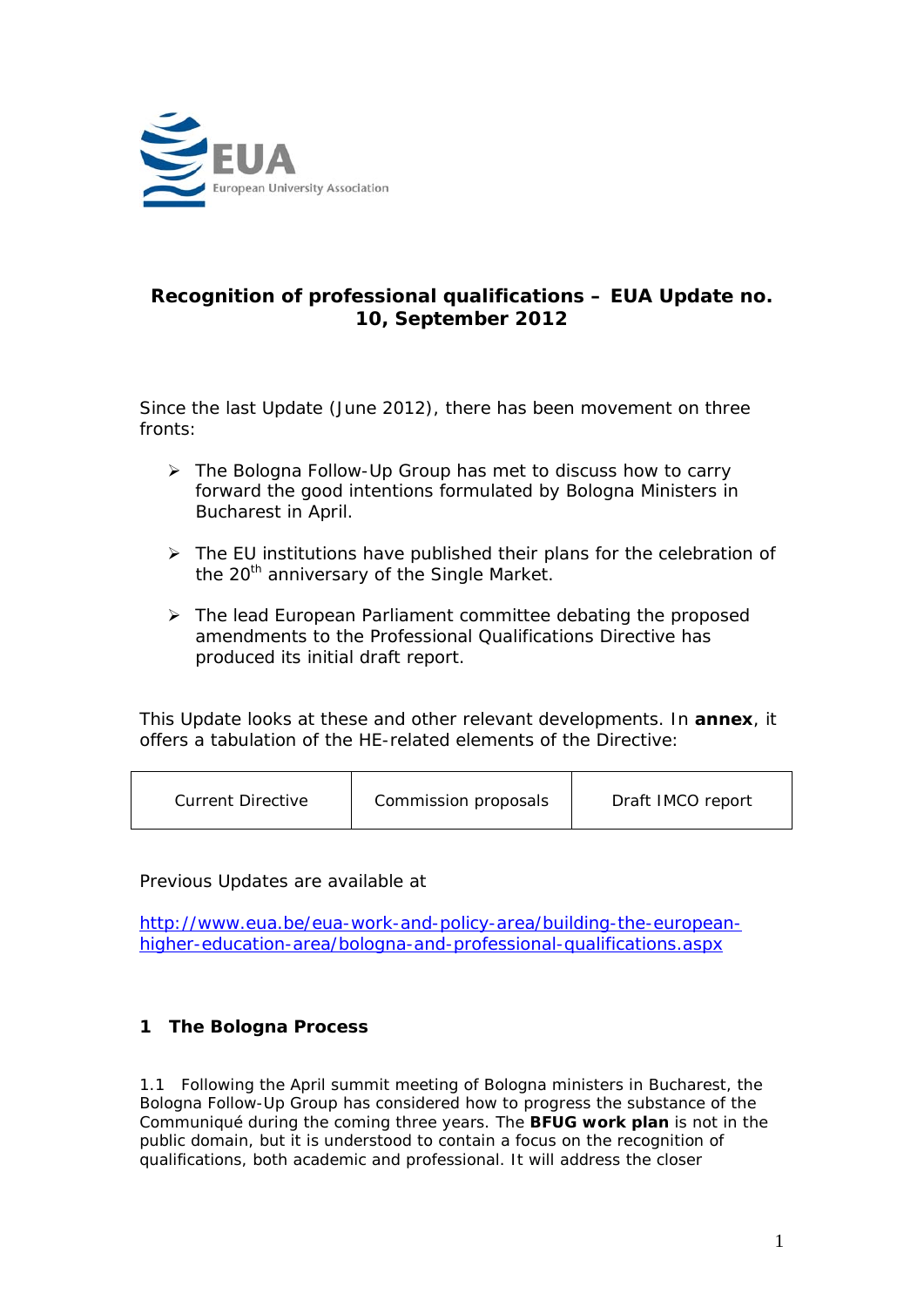articulation of the Bologna Process and the amended Directive, notably in respect of ECTS and quality assurance.

1.2 Ministers requested the E4 Group (ENQA, ESU, EUA, EURASHE) in cooperation with BUSINESSEUROPE, Education International and EQAR to revise the **European Standards and Guidelines for Quality Assurance** [ESG]. The seven organisations will work together during the coming year to develop an initial proposal for the revision. It is understood that in early 2013, interested organisations and individuals will be invited to make proposals to improve the clarity, applicability and usefulness of the ESG.

1.3 The next scheduled ministerial meeting will take place in Yerevan in 2015. Responsibility for its preparation lies with the newly constituted **Armenian secretariat**, details of which have been posted on the EHEA website at <http://www.ehea.info/article-details.aspx?ArticleId=9>

1.4 EQAR, the **European Quality Assurance Register**, has announced that higher education institutions in the Flemish Community of Belgium and in Kazakhstan can now opt to have their accreditation review carried out by foreign EQAR-registered agencies. In Flanders, such reviews will be the basis for a second accreditation of study programmes by the NVAO (Accreditation Organisation of the Netherlands and Flanders).

Before being allowed to accredit study programmes in Kazakhstan, agencies have to be included on a national register of accreditation bodies. European agencies can only be admitted to the national register if they are registered on EQAR. In Bucharest, ministers had agreed to "allow EQAR-registered agencies to perform their activities across the EHEA, while complying with national requirements". Examples of national legislations which permit cross-border quality assurance are provided at

[http://www.eqar.eu/register/national-legislation.html](https://mail.eua.be/owa/redir.aspx?C=aa5f8262c62a47a3a5bd3f8cf3bb8030&URL=http%3a%2f%2fwww.eqar.eu%2fregister%2fnational-legislation.html)

1.5 The next **deadline for applications for inclusion on EQAR** is Sunday 7 October 2012. For more information, go to http://www.egar.eu/application.html

1.6 **ENQA**'s annual International Quality Assurance seminar took place in Spain in the summer. Details of the programme and copies of the presentations can be found at

<http://www.enqa.eu/eventitem.lasso?id=420&cont=pasteventDetail>

## **2 The European Commission**

#### 2.1 **DG MARKT**

2.1.1 The week beginning October 15 has been designated **Single Market Week**. To mark its (almost) 20-year history, the Commission has invested in a publicity campaign which is supported by events in most Member States. Details are on the dedicated website at

<http://www.singlemarket20.eu/home>

2.1.2 In August, the Commission issued a Communication updating **Annex V** of the Directive with formal qualifications newly notified by Member States. The majority of new programmes are in the field of architecture. See [http://eur-](http://eur-lex.europa.eu/LexUriServ/LexUriServ.do?uri=OJ:C:2012:244:0001:0006:EN:PDF)

[lex.europa.eu/LexUriServ/LexUriServ.do?uri=OJ:C:2012:244:0001:0006:EN:PDF](http://eur-lex.europa.eu/LexUriServ/LexUriServ.do?uri=OJ:C:2012:244:0001:0006:EN:PDF)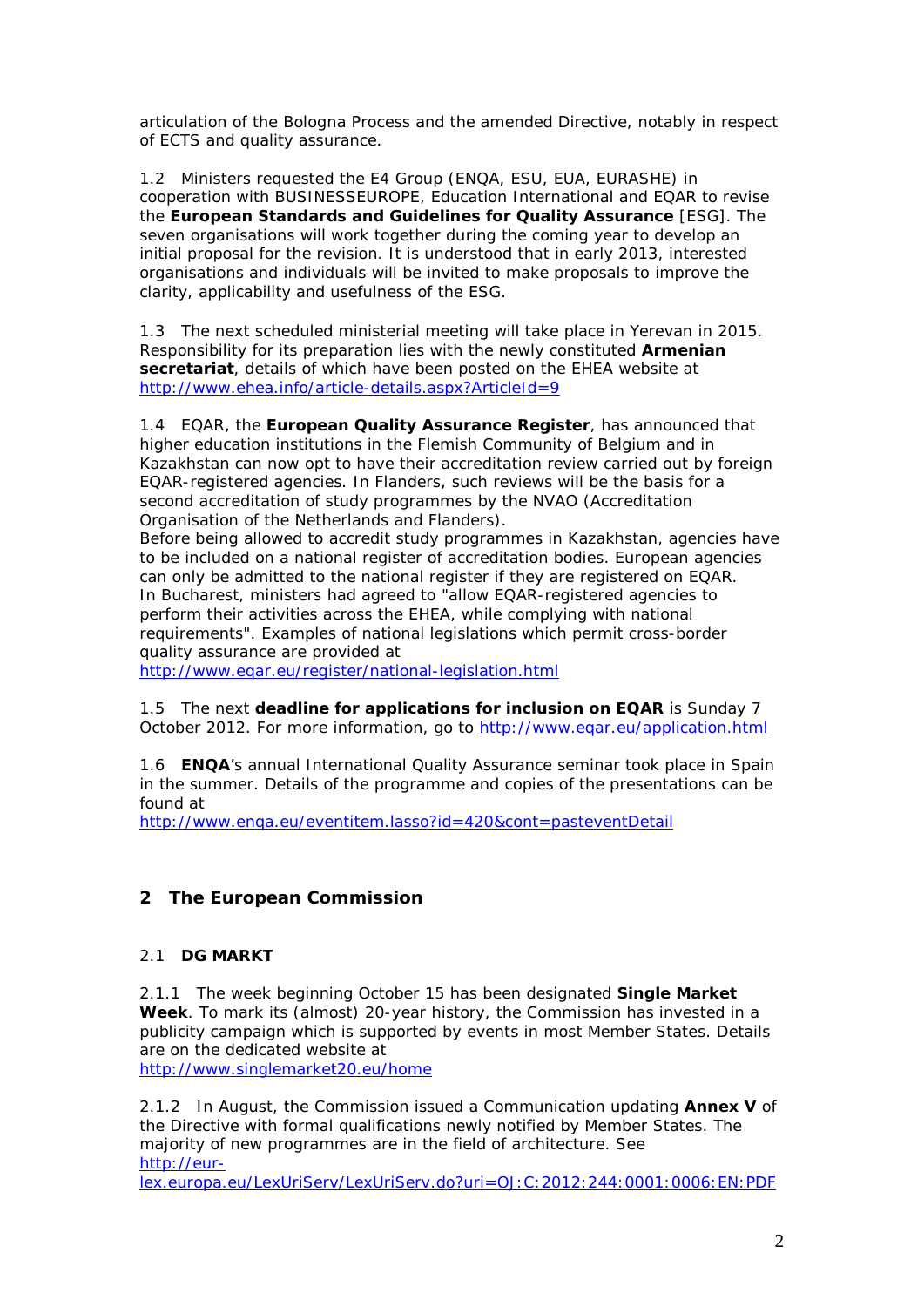2.1.3 Also in August, it published the full updated list of architecture programmes, as an amended **Annex V.7.1** of the Directive. See [http://ec.europa.eu/internal\\_market/qualifications/policy\\_developments/legislatio](http://ec.europa.eu/internal_market/qualifications/policy_developments/legislation_en.htm#annexes) [n\\_en.htm#annexes](http://ec.europa.eu/internal_market/qualifications/policy_developments/legislation_en.htm#annexes)

2.1.4 The July meeting of the **Coordinators** discussed a number of items, some of which are boxed below:

… 2) The Commission indicated that it will present a communication on regulated professions after the adoption of a revised Professional Qualifications Directive. The purpose of this communication would be to take stock of on-going developments in Member States as regards the access to regulated professions and to devise a methodology for the mutual evaluation exercise foreseen in the legislative proposal. Member States commented on the scope, timing and preparation of this communication. Some Member States expressed an interest to present their initiatives on regulated professions at the next meeting of the Group.

3) The Commission reported on the peer review conducted in Croatia in July 2012 to evaluate progress made in the implementation of the Professional Qualifications Directive in relation to four sectoral professions (doctors, dental practitioners, nurses and midwives).

… 5) The Commission recalled the agreement of December 2012 to extend the scope of IMI (Internal Market Information System) to all regulated professions and reported on a networking event organised for IMI Coordinators on 14 June 2012.

6) The Commission informed on the progress of the study evaluating the Lawyers' Directives conducted by Panteia and Maastricht University. An interim report has been prepared and an online survey is about to be launched. The final report on the study is scheduled for the end of 2012.

The full report is on the DG's website at [http://ec.europa.eu/internal\\_market/qualifications/docs/coordinators/20120709\\_](http://ec.europa.eu/internal_market/qualifications/docs/coordinators/20120709_summary_en.pdf) summary\_en.pdf

## 2.2 **DG SANCO**

2.2.1 At the end of last year the Commission published its proposal for a **Health for Growth Programme**. It intends, inter alia, to

develop effective health workforce forecasting and planning in terms of numbers, scope of practice and skills, monitor mobility (within the Union) and migration of health professionals, establish efficient recruitment and retention strategies and capacity development.

The full text is downloadable from [http://ec.europa.eu/health/programme/docs/prop\\_prog2014\\_en.pdf](http://ec.europa.eu/health/programme/docs/prop_prog2014_en.pdf)

## 2.3 **DG EAC**

2.3.1 The Commission has proposed a **Recommendation on the validation of non-formal and informal learning**. So far only four Member States have comprehensive systems up and running. The proposal intends to give lesser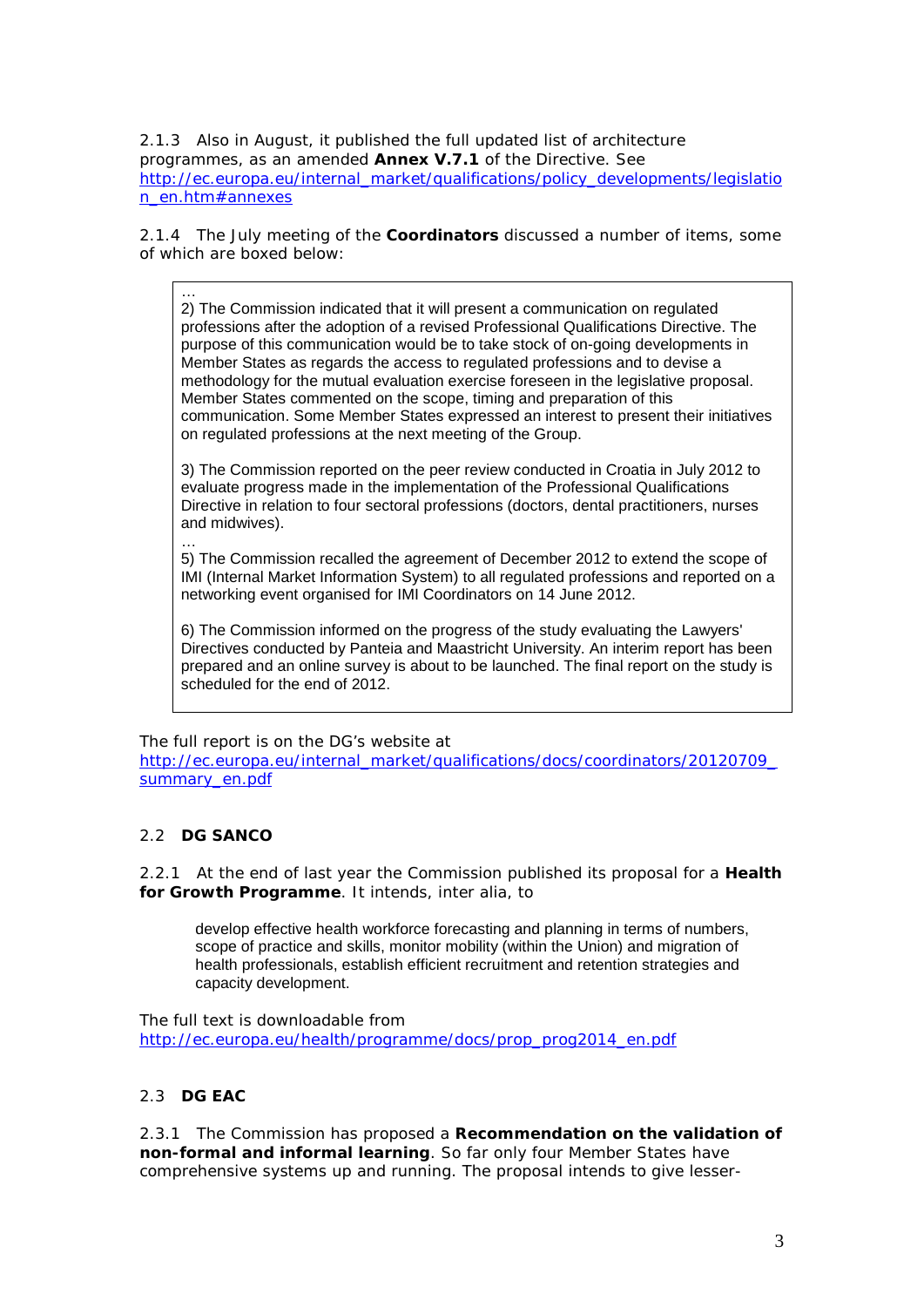qualified citizens greater access to higher education and to the labour market. Mature students will be major beneficiaries. The text has been posted at [http://ec.europa.eu/education/lifelong-learning](http://ec.europa.eu/education/lifelong-learning-policy/doc/informal/proposal2012_en.pdf)[policy/doc/informal/proposal2012\\_en.pdf](http://ec.europa.eu/education/lifelong-learning-policy/doc/informal/proposal2012_en.pdf)

2.3.2 CEDEFOP has published a survey of **international qualifications**. It establishes a conceptual framework setting out the relationship of non-state qualifications to the EQF and to the ESCO project (which is currently matching the ILO classification of occupations and skills to the levels of the EQF). See [http://www.cedefop.europa.eu/EN/Files/4116\\_en.pdf](http://www.cedefop.europa.eu/EN/Files/4116_en.pdf)

2.3.3 CEDEFOP has also published a briefing note reviewing the operation of **EUROPASS** since 2005 and outlining its planned evolution up to 2020. In the past seven years, 18 million EUROPASS CVs have been created online and an estimated 300,000 EUROPASS Mobility documents (which record study and work experience abroad) have been issued. Between now and 2015 the EUROPASS mobility instruments will be better aligned with the EQF and ESCO, as well as with ECVET, the credit accumulation and transfer framework for vocational training. This work will be undertaken in the context of the European Skills Passport. <http://www.cedefop.europa.eu/EN/publications/19980.aspx>

2.3.4 EURYDICE has published a country-by-country overview of the organisation of the **higher education academic year**. It can be downloaded from

[http://eacea.ec.europa.eu/education/eurydice/documents/tools/academic\\_calend](http://eacea.ec.europa.eu/education/eurydice/documents/tools/academic_calendar_EN_2012_13.pdf) [ar\\_EN\\_2012\\_13.pdf](http://eacea.ec.europa.eu/education/eurydice/documents/tools/academic_calendar_EN_2012_13.pdf)

2.3.5 DG EAC has set up a **High Level Group on the Modernisation of** 

**Higher Education**. Chaired by former Irish President Mary McAleese, it will have a specific brief to advise on excellence in teaching and to "identify best practices and creative solutions, as well as making recommendations to national and European policy makers, universities and colleges". It will report for the first time in 2013 and its mandate will run until 2015. It is composed mainly of academics, but also includes the chairman of Microsoft Europe. The group will consult experts from higher education, government and business, as well as students and teachers. The press release can be found at

[http://europa.eu/rapid/pressReleasesAction.do?reference=IP/12/976&format=HT](http://europa.eu/rapid/pressReleasesAction.do?reference=IP/12/976&format=HTML&aged=0&language=EN&guiLanguage=en) [ML&aged=0&language=EN&guiLanguage=en](http://europa.eu/rapid/pressReleasesAction.do?reference=IP/12/976&format=HTML&aged=0&language=EN&guiLanguage=en)

## **3 The European Council**

3.1 The **Cypriot Presidency**, in place from July to December, has published the draft calendar of Council meetings to the end of the year. It foresees an informal session of the Education Council on October 4-5 and a formal session on November 22-23. The Competitiveness Council, meanwhile, meets in formal sessions on October 10-11 and on December 10-11. The Education formation handles Bologna Process-related business, while Competitiveness is responsible for policy resolution on internal market matters. It is rare that a Member State ministry combines both functions. The European Council (heads of state and government), meanwhile, meets on October 18-19 and on December 14. At the October meeting of the Competitiveness Council, ministers 'will take stock of the state of play on the **twelve priority measures included in the Single Market Act I** and will hold a debate on the way forward. […] They will also take note of the state of preparation for the second wave of priority proposals to be presented by the Commission this autumn under the Single Market Act II.'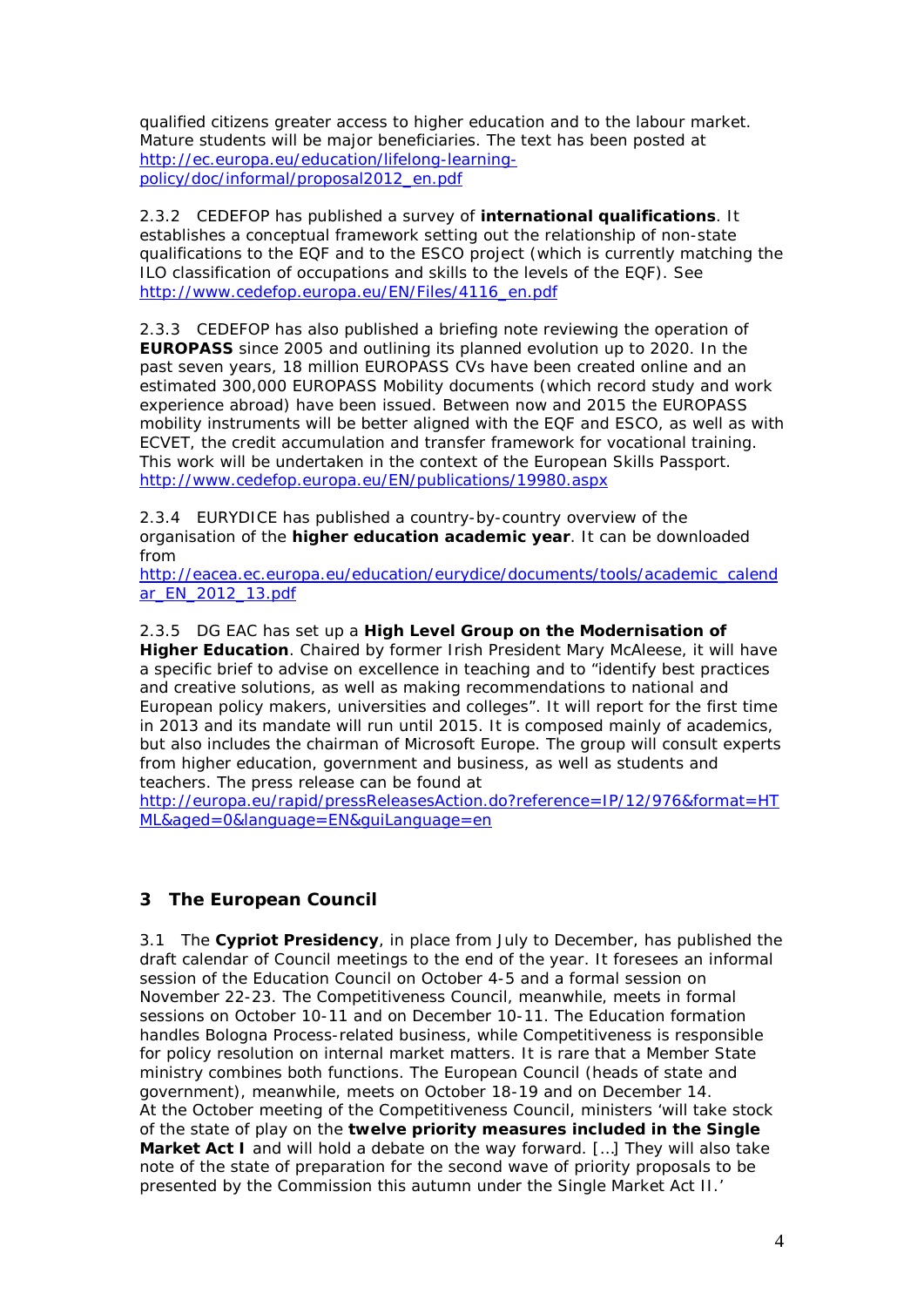[http://www.consilium.europa.eu/uedocs/cms\\_Data/docs/pressdata/en/fc/132528.](http://www.consilium.europa.eu/uedocs/cms_Data/docs/pressdata/en/fc/132528.pdf) [pdf](http://www.consilium.europa.eu/uedocs/cms_Data/docs/pressdata/en/fc/132528.pdf)

3.2 Council's first reaction to DG SANCO's proposed **Health for Growth Programme** [see para.2.2.1 above] can be found at <http://register.consilium.europa.eu/pdf/en/12/st10/st10769.en12.pdf>

3.3 The **Conclusions of the European Council** meeting of June 28-29 stress the collective intent to deepen and improve the functioning of the Single Market. They note that 'agreement should be reached as soon as possible on the proposals on public procurement, e-signature and the recognition of professional qualifications'; whether the 'should' indicates estimation or injunction is not clear. [http://www.consilium.europa.eu/uedocs/cms\\_Data/docs/pressdata/en/ec/131388](http://www.consilium.europa.eu/uedocs/cms_Data/docs/pressdata/en/ec/131388.pdf) [.pdf](http://www.consilium.europa.eu/uedocs/cms_Data/docs/pressdata/en/ec/131388.pdf)

3.4 There is less ambiguity in the 'final report' of the informal **Future of Europe Group**, made up of the foreign ministers of 11 Member States. They are clear that 'at European level, we should take the Single Market, one of our main assets and the most powerful engine for growth, to a new stage of development.' They see the main thrust as being: greater support for SMEs, a stronger role for the European Investment Bank, and measures to combat youth unemployment. See

<http://www.msz.gov.pl/files/docs/komunikaty/20120918RAPORT/report.pdf>

3.5 On October 11 the **UK House of Lords** will debate the EU's contribution to the modernisation of higher education in Europe. The Lords report has elicited a formal response from the UK government which, in reference to the proposed revision of the Directive, endorses the use of ECTS for the sectoral qualifications. Both the report and the response are accessible at

[http://www.parliament.uk/business/committees/committees-a-z/lords-select/eu](https://mail.eua.be/owa/redir.aspx?C=a43b5ddfe7c54a73810e21557b06f056&URL=http%3a%2f%2fwww.parliament.uk%2fbusiness%2fcommittees%2fcommittees-a-z%2flords-select%2feu-home-affairs-sub-committee-f-%2fnews%2flords-to-debate-report-about-modernisation-of-higher-education-in-europe-on-11-october-2012%2f)[home-affairs-sub-committee-f-/news/lords-to-debate-report-about](https://mail.eua.be/owa/redir.aspx?C=a43b5ddfe7c54a73810e21557b06f056&URL=http%3a%2f%2fwww.parliament.uk%2fbusiness%2fcommittees%2fcommittees-a-z%2flords-select%2feu-home-affairs-sub-committee-f-%2fnews%2flords-to-debate-report-about-modernisation-of-higher-education-in-europe-on-11-october-2012%2f)[modernisation-of-higher-education-in-europe-on-11-october-2012/](https://mail.eua.be/owa/redir.aspx?C=a43b5ddfe7c54a73810e21557b06f056&URL=http%3a%2f%2fwww.parliament.uk%2fbusiness%2fcommittees%2fcommittees-a-z%2flords-select%2feu-home-affairs-sub-committee-f-%2fnews%2flords-to-debate-report-about-modernisation-of-higher-education-in-europe-on-11-october-2012%2f)

3.6 In October, the Cypriot presidency will host a meeting of **Member State Directors-General of higher education**. During the first day, emphasis will be given to "Quality Assurance and Cross Border Higher Education" and "Excellence in Teaching in Higher Education". On the second day, the DG for Higher Education and the DG for VET will join, to discuss "Expanding opportunities and raising skills: Opening pathways between Vocational Education and Training and Higher Education". Details are at

[http://www.cy2012.eu/index.php/en/political-calendar/areas/education-youth](http://www.cy2012.eu/index.php/en/political-calendar/areas/education-youth-culture-and-sport/meeting-of-directors-general-for-higher-education)[culture-and-sport/meeting-of-directors-general-for-higher-education](http://www.cy2012.eu/index.php/en/political-calendar/areas/education-youth-culture-and-sport/meeting-of-directors-general-for-higher-education)

During this period, the presidency will be overseeing inter-institutional negotiations on the eventual text of the ERASMUS for All legislation.

## **4 The European Parliament**

## 4.1 **CULT Culture and Education**

4.1.1 CULT is currently debating the Commission's proposed **ERASMUS for All**, the programme intended to succeed the Lifelong Learning Programme. The minutes of its May meeting note that Committee Chair and rapporteur Doris Pack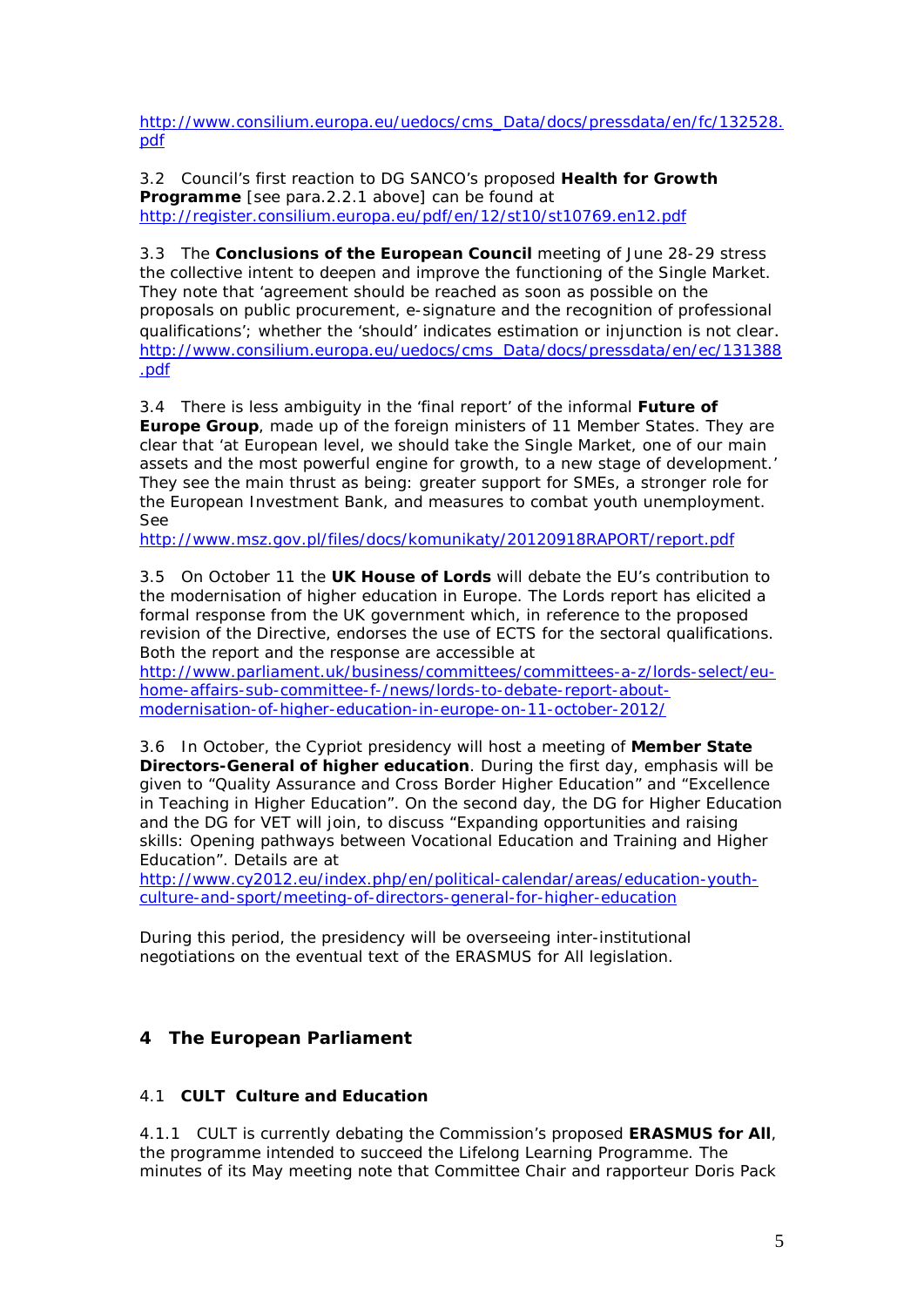'made a lengthy and detailed presentation about this dossier. She welcomed the proposal but called for, amongst other things, allocation of a larger share of the programme budget to specific actions; maintenance of established sector-specific brand names (Erasmus, Comenius, Leonardo, etc); more detailed description of the specific actions to be undertaken in each education sector; greater visibility for the youth sub-programme (currently a separate programme); and inclusion in the act of six named specialist institutions (e.g. European University Institute, Florence) for support under the Jean Monnet action.'

[http://www.europarl.europa.eu/meetdocs/2009\\_2014/documents/cult/pv/902/90](http://www.europarl.europa.eu/meetdocs/2009_2014/documents/cult/pv/902/902865/902865en.pdf) [2865/902865en.pdf](http://www.europarl.europa.eu/meetdocs/2009_2014/documents/cult/pv/902/902865/902865en.pdf)

4.1.2 When, in CULT's June meeting, **Commissioner Vassiliou** came to exchange views on the ERASMUS for All proposal, she – according to the minutes – 'spoke at length [and] argued that the streamlining of the programme would not cause sectors such as youth to lose their distinct identities. She defended a flexible budget breakdown, the proposed programme title, & the limited number of named beneficiary organisations. Members were generally critical on all of these points, the Chair expressing her disappointment at the Commission's reluctance to move an inch from its proposal.'

[http://www.europarl.europa.eu/meetdocs/2009\\_2014/documents/cult/pv/905/90](http://www.europarl.europa.eu/meetdocs/2009_2014/documents/cult/pv/905/905256/905256en.pdf) [5256/905256en.pdf](http://www.europarl.europa.eu/meetdocs/2009_2014/documents/cult/pv/905/905256/905256en.pdf)

#### 4.2 **IMCO Internal Market and Consumer Protection**

4.2.1 IMCO Vice-Chair **Bernadette Vergnaud**'s draft report on the Commission's proposals was discussed on September 18; amendments are to be tabled by October 15 and debate will resume in November. The text is available at

[http://www.europarl.europa.eu/sides/getDoc.do?pubRef=-](http://www.europarl.europa.eu/sides/getDoc.do?pubRef=-%2f%2fEP%2f%2fNONSGML%2bCOMPARL%2bPE-494.470%2b01%2bDOC%2bPDF%2bV0%2f%2fEN) [%2f%2fEP%2f%2fNONSGML%2bCOMPARL%2bPE-](http://www.europarl.europa.eu/sides/getDoc.do?pubRef=-%2f%2fEP%2f%2fNONSGML%2bCOMPARL%2bPE-494.470%2b01%2bDOC%2bPDF%2bV0%2f%2fEN)[494.470%2b01%2bDOC%2bPDF%2bV0%2f%2fEN](http://www.europarl.europa.eu/sides/getDoc.do?pubRef=-%2f%2fEP%2f%2fNONSGML%2bCOMPARL%2bPE-494.470%2b01%2bDOC%2bPDF%2bV0%2f%2fEN)

See also the notes on its **HE-relevant points** set out in **annex to this Update**.

4.2.2 In September, Parliament endorsed by a large majority the Regulation which gives a legal basis to the Internal Market Information system [**IMI**] and lays down the conditions for its further development. The Regulation has to be approved by Council before it can come into force.

## **5 Professional, academic, regulatory and student bodies**

#### **Healthcare Professions Crossing Borders**

 **HPCB** has reported on the discussions in Parliament, stressing language requirements, the professional card [EPC] and the alert mechanism. See <http://www.hpcb.eu/news/>

See also the **HE-relevant points** set out in **annex to this Update**.

#### **EMTRAIN**

 **EMTRAIN**, the European Medicines Research Training Network, is to hold a Brussels workshop on November 20-21 on 'Shaping a common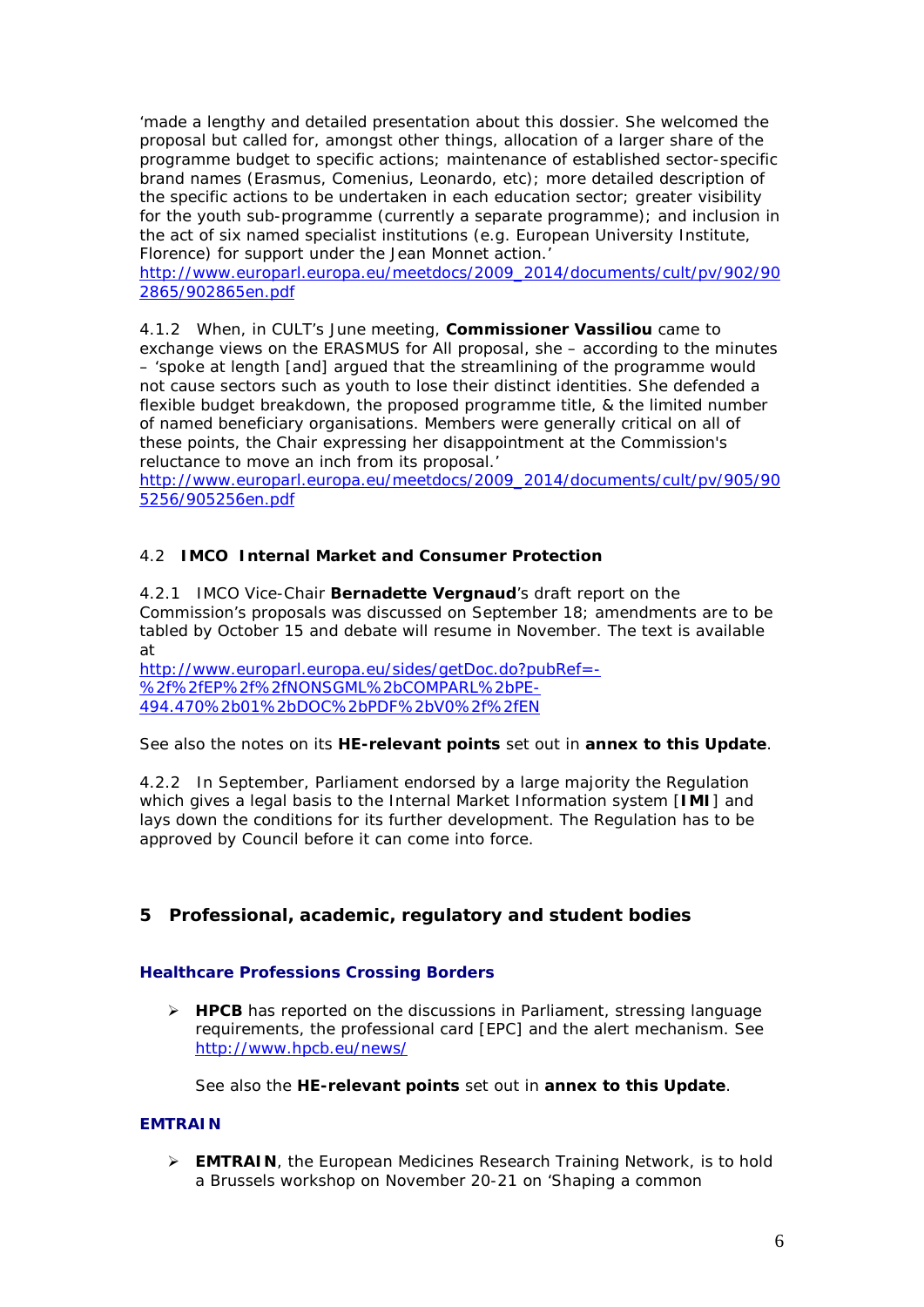framework for CPD in medicines research & development'. Details will be posted at [http://www.emtrain.eu/index.php/news/285-2nd-lifetrain](http://www.emtrain.eu/index.php/news/285-2nd-lifetrain-workshop)[workshop](http://www.emtrain.eu/index.php/news/285-2nd-lifetrain-workshop)

 $\triangleright$  EMTRAIN, which is part of the EU's Innovative Medicines Initiative, runs a searchable **database of bio-medical courses** (CPD, Masters and PhD) on its On-Course website at<http://www.on-course.eu/index.htm>

## **Medical doctor**

- The 2012 **AMSE** (Association of Medical Schools in Europe) conference scheduled for November has been postponed. Meanwhile, in conjunction with two other partners, AMSE has published 'Standards for PhD education in bio-medicine and health sciences in Europe'. These can be found at [http://www.amse-med.eu/documents/orpheus-amse](http://www.amse-med.eu/documents/orpheus-amse-wfmestandardsforphdeducation_december2011.pdf)[wfmestandardsforphdeducation\\_december2011.pdf](http://www.amse-med.eu/documents/orpheus-amse-wfmestandardsforphdeducation_december2011.pdf)
- **AMEE** (Association for Medical Education in Europe) has launched a new programme – Aspire – which will 'recognise international excellence in medical schools'. 'The aim is to promote outstanding performance and excellence in medical schools in terms of their mission and teaching and learning programme, taking into account the challenges and contexts in which a school is operating.' See <http://www.aspire-to-excellence.org/>
- The final general partners meeting of the **MEDINE2 academic network** took place in Edinburgh in September. It received reports from its working groups. These will be consolidated into a final report to appear in spring 2013. The list of work packages is posted at [http://medine2.com/Public/package\\_00.html](http://medine2.com/Public/package_00.html)
- The UK's General Medical Council has published the 2012 edition of its annual report on the **state of medical education and practice in the UK**. It shows that 63% of registered doctors obtained their primary medical qualification in the UK, 27% in third countries, and 10% in the EEA. The EEA group has risen by 5.6% in the past year, with Greek and Spanish doctors featuring prominently. An online app gives a country-bycountry breakdown. The full report is accessible at <http://www.gmc-uk.org/publications/somep2012.asp>

#### **Dentist**

 The latest Council of European Dentists (**CED) Activities Info** bulletin includes details of its lobby of the IMCO and ENVI (Environment, Public Health and Food Safety) committees in Parliament, as well as of CED's involvement in the reference groups set up to inform the ESCO project. Details are at

<http://www.eudental.eu/index.php?ID=43776>

 The bulletin also reports that the joint **CED-ADEE (Association of Dental Education in Europe) taskforce** looking at Annex 5.3.1 of the Directive will produce a further set of recommendations featuring learning outcomes and ECTS as well as competences. The text will be finalised in October.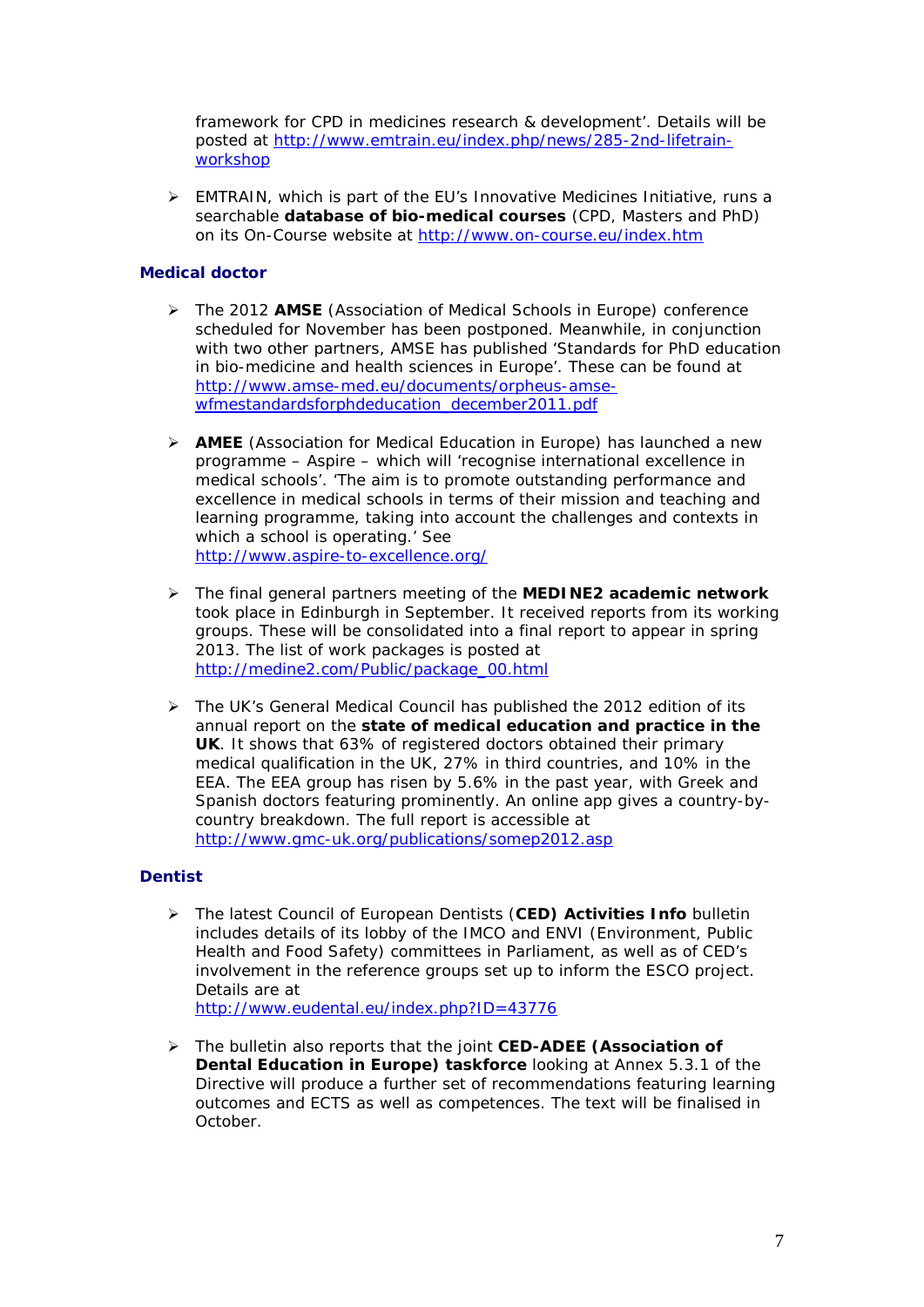#### **General care nurse**

 **EFN** (European Federation of Nurses Associations) held a roundtable event in the European Parliament in September to discuss the proposals to amend the Directive. A report of the session has been posted at <http://www.efnweb.be/?p=2709>

## **Veterinary surgeon**

 EAEVE (European Association of Establishments for Veterinary Education) president László Fodor's recent presentation of the **evaluation and accreditation of veterinary schools** in Europe has been posted at [http://www.eaeve.org/fileadmin/downloads/publications/Fodor\\_presentati](http://www.eaeve.org/fileadmin/downloads/publications/Fodor_presentation_Morioka_16_09_2012.pdf) [on\\_Morioka\\_16\\_09\\_2012.pdf](http://www.eaeve.org/fileadmin/downloads/publications/Fodor_presentation_Morioka_16_09_2012.pdf)

## **Midwife**

 **EMA**, the European Midwives Association, has issued a position paper on the Commission's proposals for the revised Directive. See [http://www.europeanmidwives.eu/images/news/ema%20response%20to](http://www.europeanmidwives.eu/images/news/ema%20response%20to%20the%20professional%20qualifications%20directive%20proposal.pdf) [%20the%20professional%20qualifications%20directive%20proposal.pdf](http://www.europeanmidwives.eu/images/news/ema%20response%20to%20the%20professional%20qualifications%20directive%20proposal.pdf)

## **Pharmacist**

- The **Pharmine** consortium has announced a second phase of operation, to be funded by the European Commission throughout the period 2012-2015. Its focus of PHAR-QA will be on quality assurance in pharmacy education and training. The Pharmine website address is <http://www.pharmine.org/Pharmine/>
- **EAHP**, the European Association of Hospital Pharmacists, is committed to promoting the cross-border recognition of the hospital pharmacy specialisation. Its policy statement can be viewed at <http://www.eahp.eu/practice-and-policy/hospital-pharmacy-specialisation>

## **Architect**

 **The European Association for Architectural Education (EAAE)**'s 2013 conference in Istanbul will take as its theme 'Educating the Future: architectural education in international perspective'. <http://eaaeiku.iku.edu.tr/index.php/eaaeIKU/2013>

## **6 The European University Association**

**EUA** engages in a range of activities on a number of policy fronts: the Bologna Process, in which it is a major stakeholder; research; higher education governance and funding; quality assurance and capacity building.

6.1 In September, in conjunction with the University of Oslo and other partners, EUA ran a dissemination event to conclude its **MAUNIMO** project – MApping UNiversity MObility. The project covered student, researcher and staff mobility and focused on data collection and the inclusion of mobility policy in institutional strategic planning processes. The final report, 'Closing the gap between policy and practice', is available at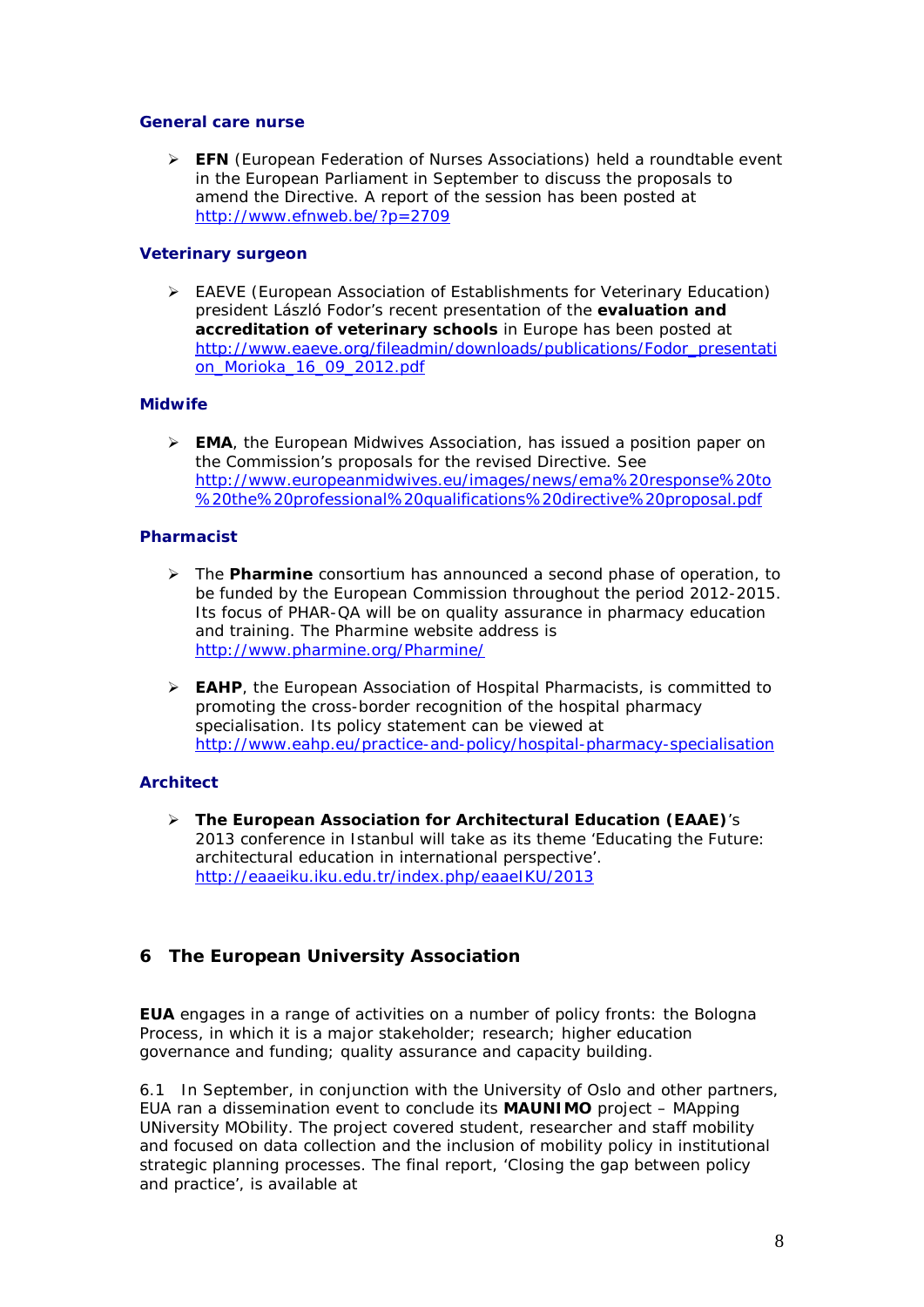[http://www.eua.be/Libraries/Publications\\_homepage\\_list/EUA\\_Maunimo.sflb.ashx](http://www.eua.be/Libraries/Publications_homepage_list/EUA_Maunimo.sflb.ashx)

6.2 EUA has published a major report on **'Tracking Learners' and Graduates' Progression Paths – TRACKIT'**. It shows that national-level initiatives for student tracking are in place in 23 of the higher education systems considered by the project, and in 26 systems for graduate tracking. The full report can be downloaded from

[http://www.eua.be//Libraries/Publications\\_homepage\\_list/EUA\\_Trackit\\_web.sflb.](http://www.eua.be/Libraries/Publications_homepage_list/EUA_Trackit_web.sflb.ashx) [ashx](http://www.eua.be/Libraries/Publications_homepage_list/EUA_Trackit_web.sflb.ashx)

6.3 The call for papers and workshops for the E4 Group's annual **European Quality Assurance Forum**, which this year will be held in Tallinn on November 22-24, is now closed. The next call, for Gothenburg in autumn 2013, will be made in the spring. Registration for the Tallinn EQAF is open at [http://www.eua.be/EQAF\\_Tallinn.aspx](http://www.eua.be/EQAF_Tallinn.aspx)

6.4 EUA has published the **collected papers** from the previous Forum (Antwerp, November 2011). These are available at [http://www.eua.be/News/12-04-](http://www.eua.be/News/12-04-12/New_publication_Collection_of_selected_contributions_from_the_6th_European_Quality_Assurance_Forum.aspx) 12/New publication Collection of selected contributions from the 6th Europea [n\\_Quality\\_Assurance\\_Forum.aspx](http://www.eua.be/News/12-04-12/New_publication_Collection_of_selected_contributions_from_the_6th_European_Quality_Assurance_Forum.aspx)

## **7 Other sources**

7.1 Quality Research International has updated the **glossary of quality assurance terminology** drawn up by Lee Harvey. It is available at <http://www.qualityresearchinternational.com/glossary/>

**Please feel free to forward this Update to any other interested parties. Comments, corrections and news items will be welcome.**

**[http://www.eua.be/eua-work-and-policy-area/building-the-european](http://www.eua.be/eua-work-and-policy-area/building-the-european-higher-education-area/bologna-and-professional-qualifications.aspx)[higher-education-area/bologna-and-professional-qualifications.aspx](http://www.eua.be/eua-work-and-policy-area/building-the-european-higher-education-area/bologna-and-professional-qualifications.aspx)**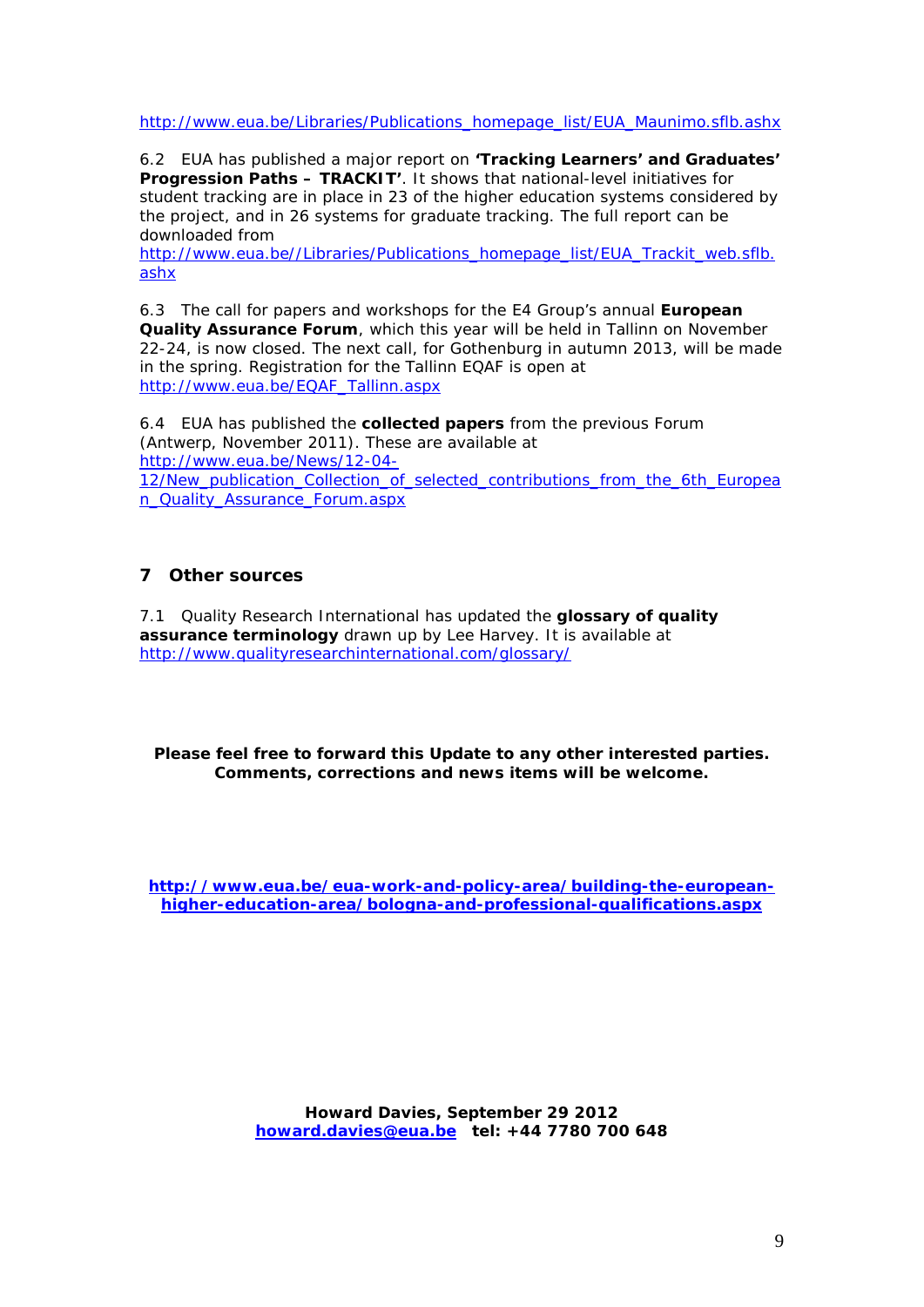## **Annex: the legislative process - current standing of issues relevant to higher education (at mid-September 2012)**

| <i>Issue</i>                              | Current<br><b>Directive</b>                                                                                                                            | <b>Commission's</b><br>proposals                                                                                                                                                                                                                                                                                                                                               | <b>IMCO</b> draft report                                                                                                                                                                                                                                                                                                                        |
|-------------------------------------------|--------------------------------------------------------------------------------------------------------------------------------------------------------|--------------------------------------------------------------------------------------------------------------------------------------------------------------------------------------------------------------------------------------------------------------------------------------------------------------------------------------------------------------------------------|-------------------------------------------------------------------------------------------------------------------------------------------------------------------------------------------------------------------------------------------------------------------------------------------------------------------------------------------------|
| Recognition<br>of prior<br>learning       | Only in respect of<br>general care<br>nurses<br>(Art.31.3)                                                                                             | Also in respect of<br>specialist medical<br>qualifications<br>(new Art.25.3a)                                                                                                                                                                                                                                                                                                  | Emphasises that<br>recognition may be<br>cross-border                                                                                                                                                                                                                                                                                           |
| Continuing<br>professional<br>development | Responsibility of<br>Member States                                                                                                                     | MSs to submit<br>quinquennial reports<br>(new Art.22.2)                                                                                                                                                                                                                                                                                                                        | These reports to be<br>backed by evaluations<br>undertaken by EQAR-<br>registered agencies                                                                                                                                                                                                                                                      |
| <b>ECTS</b>                               | No provision                                                                                                                                           | - Minimum duration<br>'may be expressed' as<br>ECTS, for doctors,<br>dentists, vets and<br>pharmacists<br>- The levels (d) and (e)<br>in the General System<br>five-level grid may also<br>be expressed as ECTS<br>points                                                                                                                                                      | - Extends to specialist<br>medical qualifications,<br>which must be of 5 full-<br>time years<br>- Extends to general<br>care nurses, midwives<br>and architects<br>- Includes a quantitative<br>definition of ECTS,<br>regarding student<br>workload as much wider<br>than class contact, but<br>omitting any reference<br>to learning outcomes |
| <b>Qualifications</b><br>frameworks       | Use of 5-level<br>grid in General<br>System, as basis<br>for stipulating<br>compensatory<br>measures                                                   | - Retention of 5-level<br>grid for General System<br>- EQF to be used as<br>reference for Common<br><b>Training Framework</b><br>[CTF]                                                                                                                                                                                                                                         | No comment                                                                                                                                                                                                                                                                                                                                      |
| Competences<br>and learning<br>outcomes   | Competences<br>specified in<br>sectoral profiles,<br>but subordinated<br>to stress on input<br>criteria (i.e.<br>bodies of<br>specialist<br>knowledge) | Moves away from<br>exclusive concern with<br>inputs, by virtue of:<br>- use of ECTS<br>- recourse to notion of<br>'substantial difference' in<br>course content<br>- use of EQF in CTF<br>- rationale of CTF<br>- introduction of skills<br>and competences into<br>criteria for compensatory<br>measures<br>- readiness to accept<br>dependence on prevailing<br>QA practices | - Stresses the<br>importance of<br>competences in aptitude<br>tests<br>- Stresses the<br>importance of<br>competences in the<br>definition of lifelong<br>learning<br>- But omits Learning<br>Outcomes from its<br>definition of ECTS                                                                                                           |
| Quality<br>assurance                      | No provision                                                                                                                                           | National agency to notify<br>compliant courses (new<br>Art.21.a.2)                                                                                                                                                                                                                                                                                                             | CPD reports to be<br>backed by evaluations<br>undertaken by EQAR-<br>registered agencies                                                                                                                                                                                                                                                        |
| Development                               | Common                                                                                                                                                 | Common training                                                                                                                                                                                                                                                                                                                                                                | No comment                                                                                                                                                                                                                                                                                                                                      |